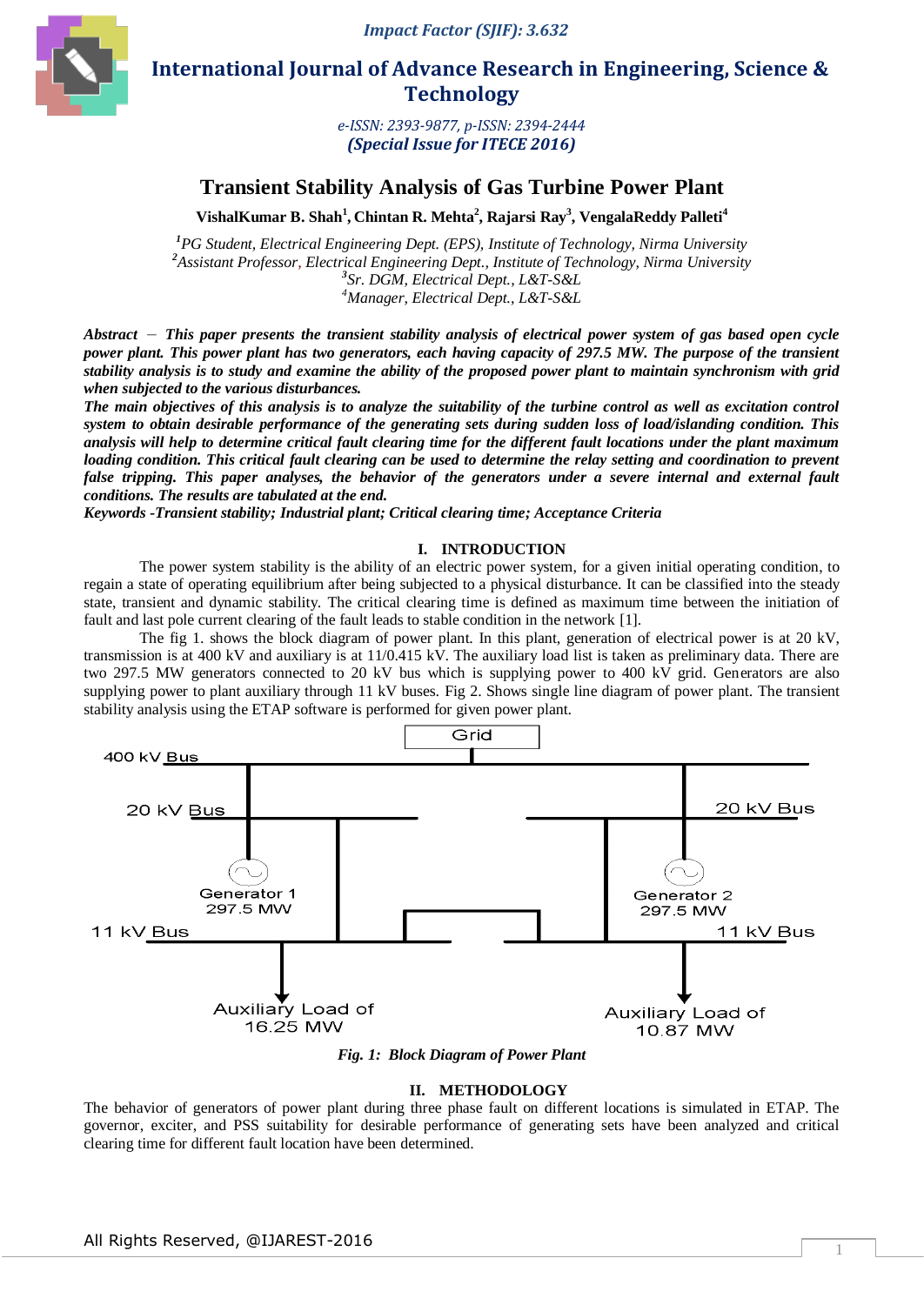### **III. ASSUMPTIONS**

- $\triangleright$  Short circuit MVA of grid is considered as 41292 MVA, based on 63 kA short circuit rating of 400 kV switchyard bus.
- $\triangleright$  To analyse the worst scenario, a positive tolerance of 15 % on the generator reactance is considered.
- > To analyse the worst scenario, unsaturated values of generator reactances are considered.
- $\triangleright$  To analyse the worst scenario, a positive tolerance on the transformer impedance is considered [2].
- ST1, GT and PSS1A IEEE models are taken for Exciter, Governor, and PSS respectively [3].
- The extent of modelling the individual loads on LV system is restricted to 75 kW motors. All other smaller rated LV loads are modelled as lumped loads. Such lump loads are the combination of the dynamic and static types of the loads.



*Fig. 2: Single line diagram of the plant.*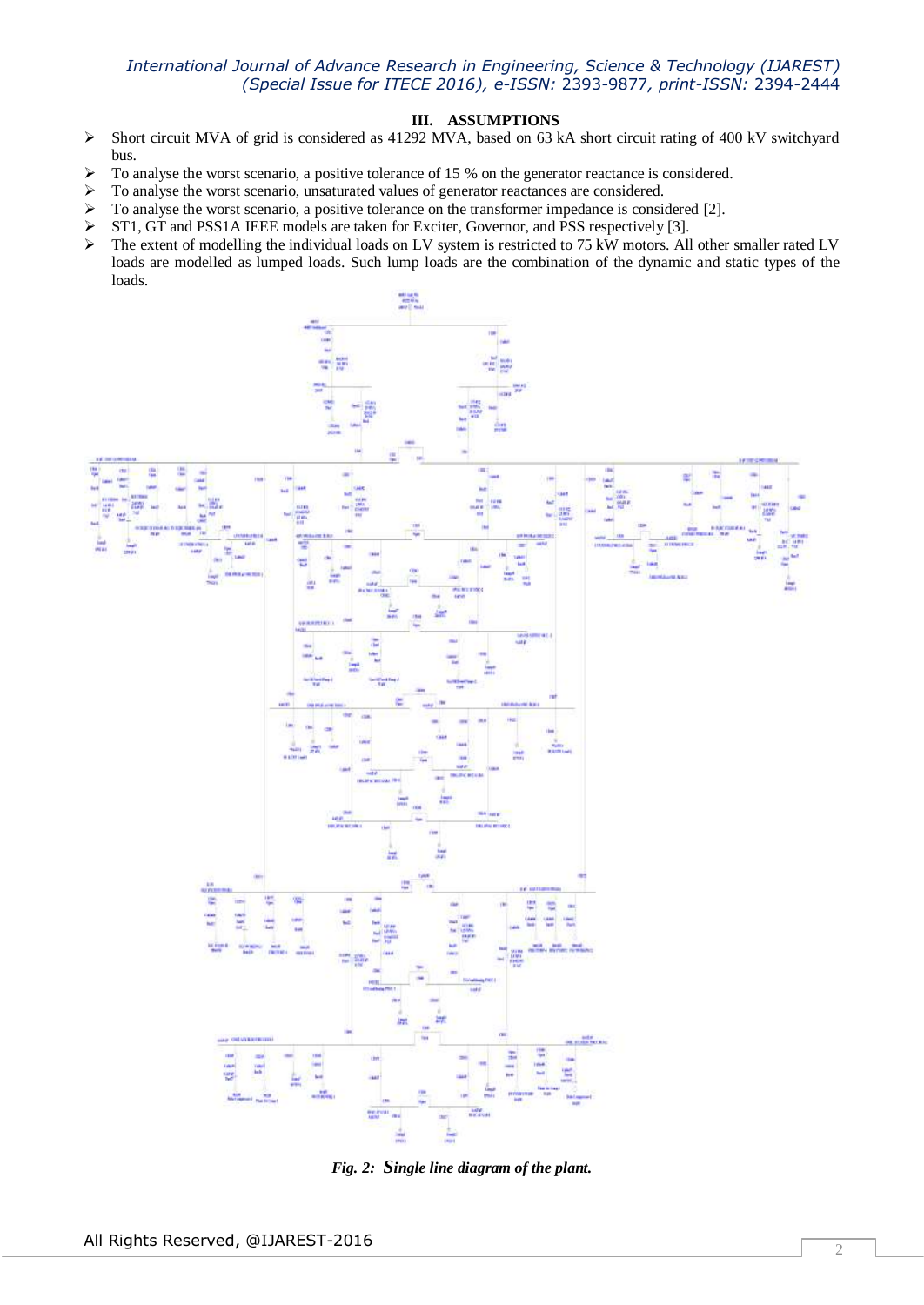### **IV. CASE SCENARIO**

To analyse the transient stability analysis following cases are considered.

#### A. **Determination of critical fault clearing time for 400 kV System faults**

This scenario is simulated to study the behaviour of the generator under a severe external fault condition on the 400 kV systems. To simulate this, a 3 phase fault is created on the 400 kV utility grid bus.

To identify the time limits of stability under such transient condition, various iterations with regards to clearing time of fault are simulated in software to identify the threshold time by which system loses one pole slip (180 degree).

### B. **Determination of critical fault clearing time for 20 kV Isolated Phase Bus Duct (IPBD) faults**

This scenario is simulated to study the behaviour of the generator under a severe internal fault condition in the 20 kV Isolated phase bus. To simulate this, a 3 phase fault is created on the 20 kV Isolated phase bus duct (generator bus).

### **C. Generator behaviour during delayed clearing of 11 kV faults**

 This scenario is simulated to study the behaviour of the generator under a severe internal fault condition in the 11 kV auxiliary systems. To simulate this, a 3 phase fault is created on the 11 kV bus*.*

#### D. **Islanding operation**

This case scenario is simulated to analyse the suitability of the turbine control as well as excitation control system to obtain desirable performance of the generating sets during sudden loss of load/islanding condition.

### **V. ACCEPTANCE CRITERIA**

### **A. Power Angle for critical clearing time**

 The critical fault clearing time is identified based on the transient stability limit of the parallel operating generators. The system synchronism is dependent on the relative power angles among the various machines operating in parallel, which in turn is dependent on the fault clearing time. Simulation curves (response curves) showing relative machine power angles are presented to study the dynamics and arrive at a conclusion of the study for each of the cases. A relative power angle variation of 180 degrees or more between generating units due to a transient event has been considered as the criteria for loss of synchronism [4].

#### *B. Frequency (Rotor Speed)*

 Frequency (rotor speed) monitoring is the widely accepted method to identify the proposed plant stability under various disturbances. A number of cases are simulated to examine the frequency profile of the system. Acceptable Frequency Variations on 400 kV and  $20 \text{ kV} : \pm 5\%$ 

If turbine speed exceeds 111% of rated speed, electrical over speed trip will be actuated by turbine protection system.

### C. **Voltage Variations**

Acceptable voltage variations for transient condition:  $\pm 10\%$ 

# **VI. RESULTS**

### A. **Determination of critical fault clearing time for 400 kV System faults**

 This scenario is configured to identify the critical fault clearing time for a fault on 400 kV switchyard bus. The results of this case study can be utilized to design and set the 400 kV system protective relays/settings accordingly. Critical fault clearing time from the response curves for 400 kV power plant bus fault is 140 ms. The above critical clearing time of 140 ms is also well supported by the frequency and voltage profile plots. The simulation results for 400 kV System faults at 2 sec for 160 ms and 140 ms is shown in fig.3 to 6.



*Fig. 3: Bus Voltage at 160 ms of CCT (For 400 kV Fault)*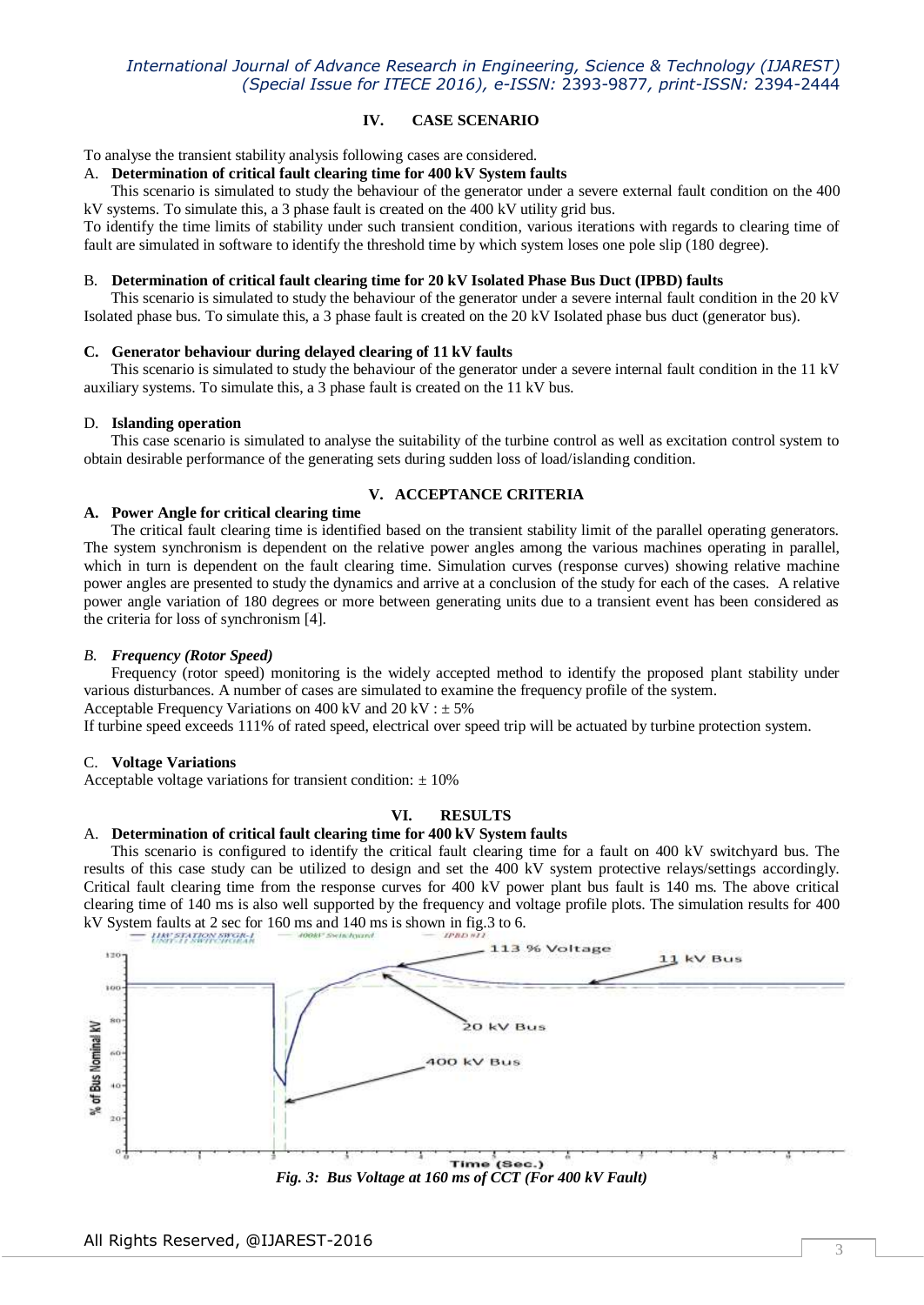

### **B. Determination of critical fault clearing time for 20 kV IPBD faults**

 This scenario is configured to identify the critical fault clearing time for a fault on 20 kV Isolated Phase bus. The results of this case study can be utilized to design and set the 20 kV system protective relays/settings accordingly. Critical fault clearing time from the response curves for 20 kV power plant bus fault is 140 ms. The above critical clearing time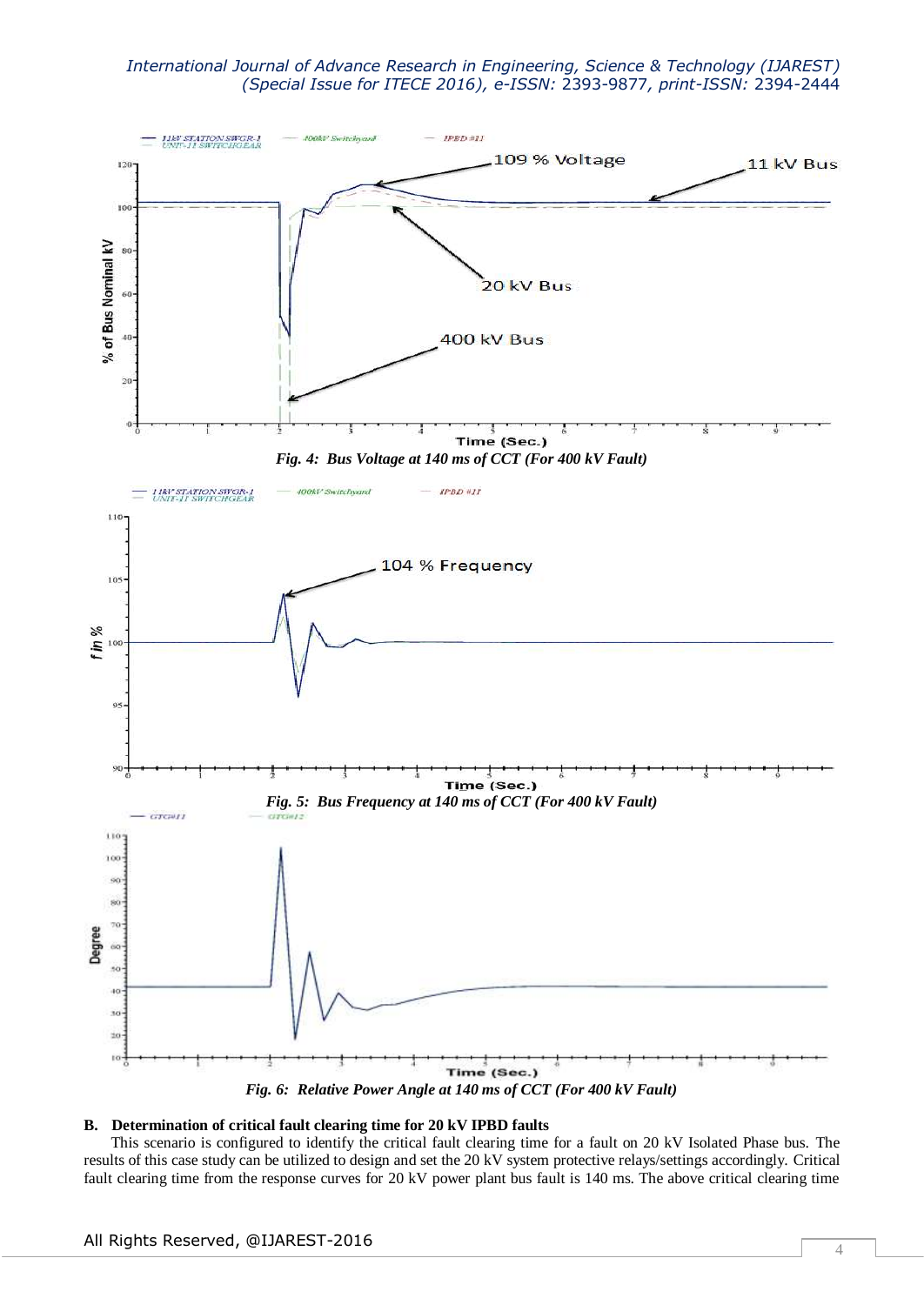of 140 ms is also well supported by the frequency and voltage profile plots. For 160 ms voltage and frequency limits are violated. The simulation results for 20 kV System faults at 2 sec for 140 ms is shown in fig.7 to 11.



*Fig. 9: Bus Voltage at 140 ms of CCT (For 20 kV Fault)*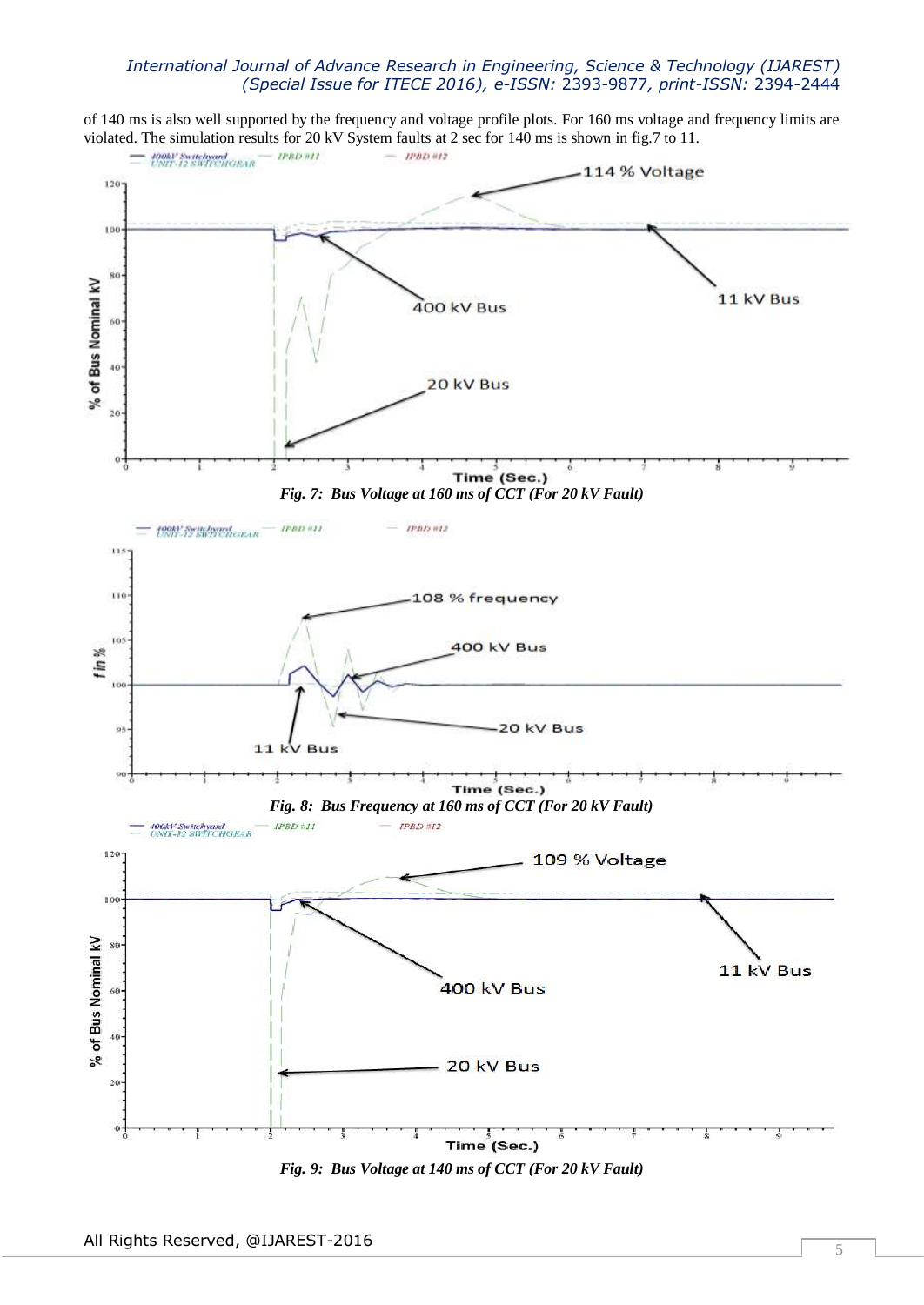

# **C. Generator behaviour during delayed clearing**

This scenario is configured to identify the response of generator sources under delayed clearance of fault at 11 kV Unit Switchgear–1. The fault current magnitude of such 11 kV fault is not as severe as fault on 400 kV system, however to simulate the worst condition, the delayed clearance of such 11 kV faults is simulated. From the study results, it is observed that even the delayed clearance of faults with a typical time delay of 1 sec does not affect the stable operation of the generating sets. Furthermore, fault on 11 kV Unit Switchgear-1 does not affect the stability of bus voltage of 11 kV Unit Switchgear-2. The simulation results for 11 kV System faults at 2 sec for 1000 ms is shown in fig.12 to 14.



*Fig. 12: Bus Voltage at 1 sec of CCT (For 11 kV Fault)*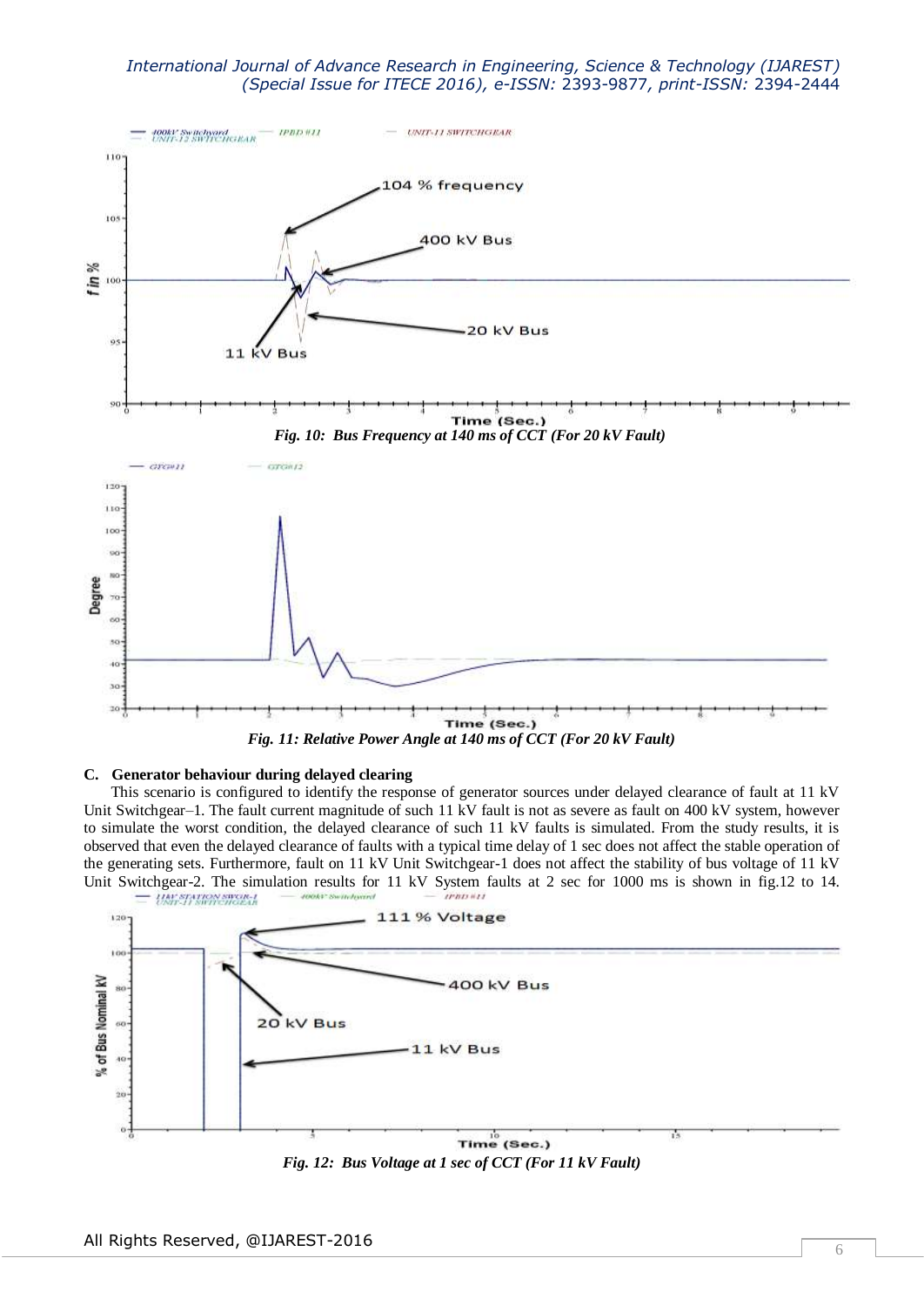

*Fig. 14: Relative Power Angle at 1 sec of CCT (For 11 kV Fault)*

### **D. Islanding Operation**

This scenario is simulated to observe the response when generator is subjected to sudden loss of maximum continuous load. The primary response of the power plant with respect to frequency and voltage at generator buses are analysed in this study. This case also identifies the suitability of the generators to adopt sudden change from full load to house load under island mode of operation.

Further, post event, Generator terminal voltage is violating the voltage variation limit but due to AVR action voltage variation comes to acceptable limit within very short period of time. Hence the generator terminal voltage will be controlled to rated terminal voltage. The results of this case study can be utilized to design and set over voltage relay setting to prevent false tripping. A simulation result for this case is shown in fig.15 to 16.